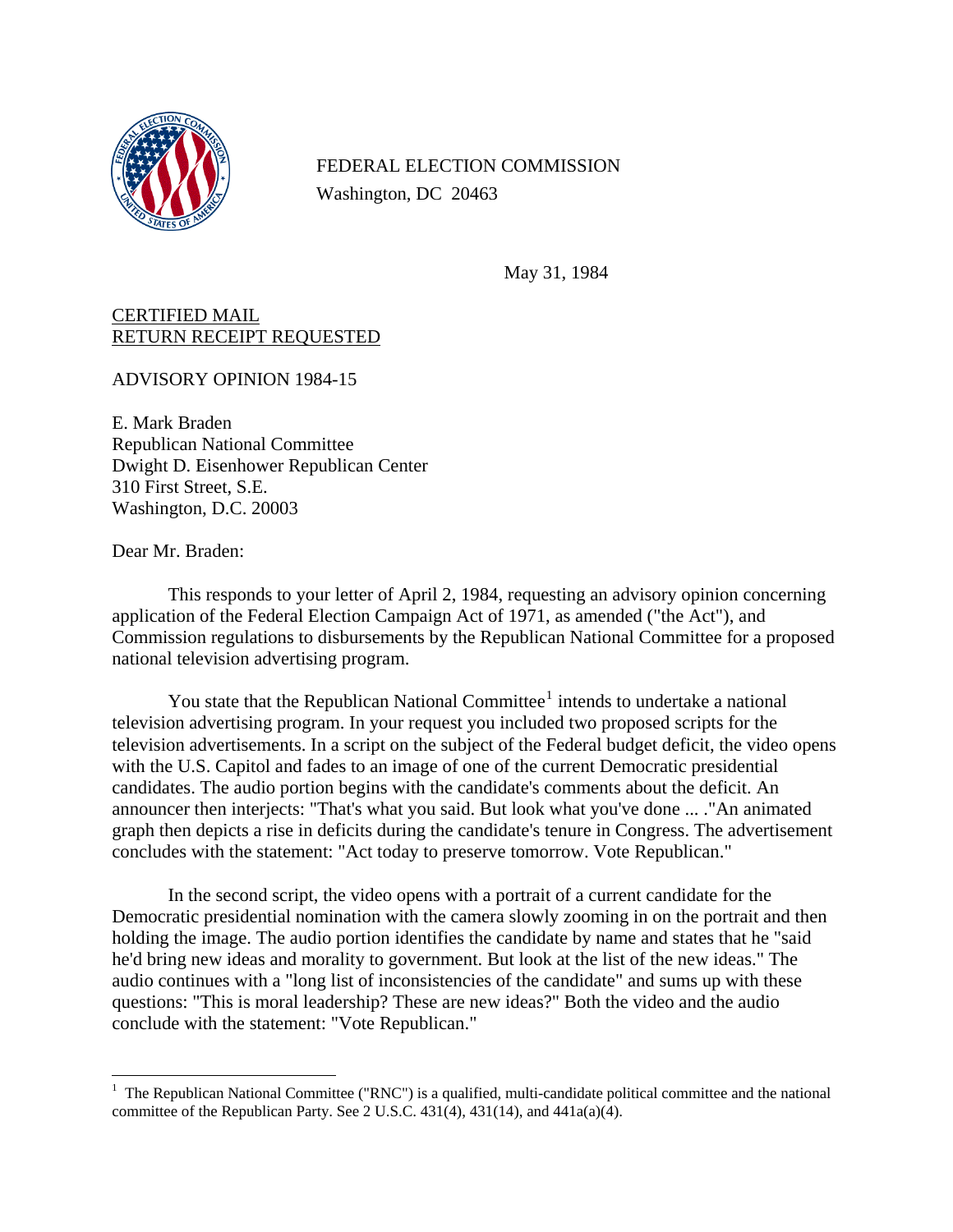You state that the Republican National Committee intends to produce and air this advertising program prior to and after the nomination of a Democratic candidate for President. You request an opinion concerning the treatment of the disbursements by the Republican National Committee for the production and placement of general electronic media advertisements using these or similar scripts. Your request specifically raises five questions:

(1) how should disbursements by the Republican National Committee for its proposed national television program be reported to the Commission?

(2) would these disbursements count against the expenditure limitations of 2 U.S.C. 441a(d)?

(3) is the characterization of these disbursements affected by the timing of the broadcast of these advertisements either before or after the Democratic presidential nomination?

(4) would the characterization of these disbursements be affected by an express statement of the purpose of the advertisements as letting a particular Democratic candidate's own words be used against him?

(5) would the characterization of these disbursements be affected by a statement of the advertisement's purpose as the defeat of the Democratic Party's candidates generally without identifying as a purpose the defeat of any specific candidate?

To facilitate a proper analysis, these questions are answered in a slightly altered sequence.

Because these contemplated expenditures would relate to an election for Federal office, they would be governed by the Act, and thus reportable. Under the Act, a national party committee may report disbursements in one of eight categories. See 2 U.S.C. 434(b)(4); 11 CFR  $104.3(b)(1)$ , and FEC Form  $3X<sup>2</sup>$  $3X<sup>2</sup>$  $3X<sup>2</sup>$  Four reporting categories --transfers to affiliated committees, loans, loan repayments, offsets -- are clearly not applicable to your request. The "operating expenditures" category includes disbursements for such expenses as polling, travel, phone banks, catering, media, rent, personnel, overhead, fund-raising, training seminars, registration and getout-the-vote drives, and other day-to-day costs that are not made on behalf of a clearly identified candidate and cannot be directly attributable to that candidate. See 11 CFR 104.3(b)(3)(i), 106.1(c), and 110.8(e). The amount of these expenditures is not subject to any limitations. See Advisory Opinion 1975-87. The Commission concludes, however, that expenditures for the television advertisements proposed in this request are not, with one possible exception, the type of expenditures that are properly reportable as "operating expenditures."

The remaining reporting categories are contributions to political committees, coordinated party expenditures, and other disbursements. The reporting category for contributions to political committees includes disbursements to a candidate and his or her authorized campaign committees. See 11 CFR 104.3(b)(3)(v). This category also covers in-kind contributions. 11 CFR

<span id="page-1-0"></span><sup>&</sup>lt;sup>2</sup> Also, a national party committee is incapable of making independent expenditures. <u>See Advisory Opinion</u> 1980-119.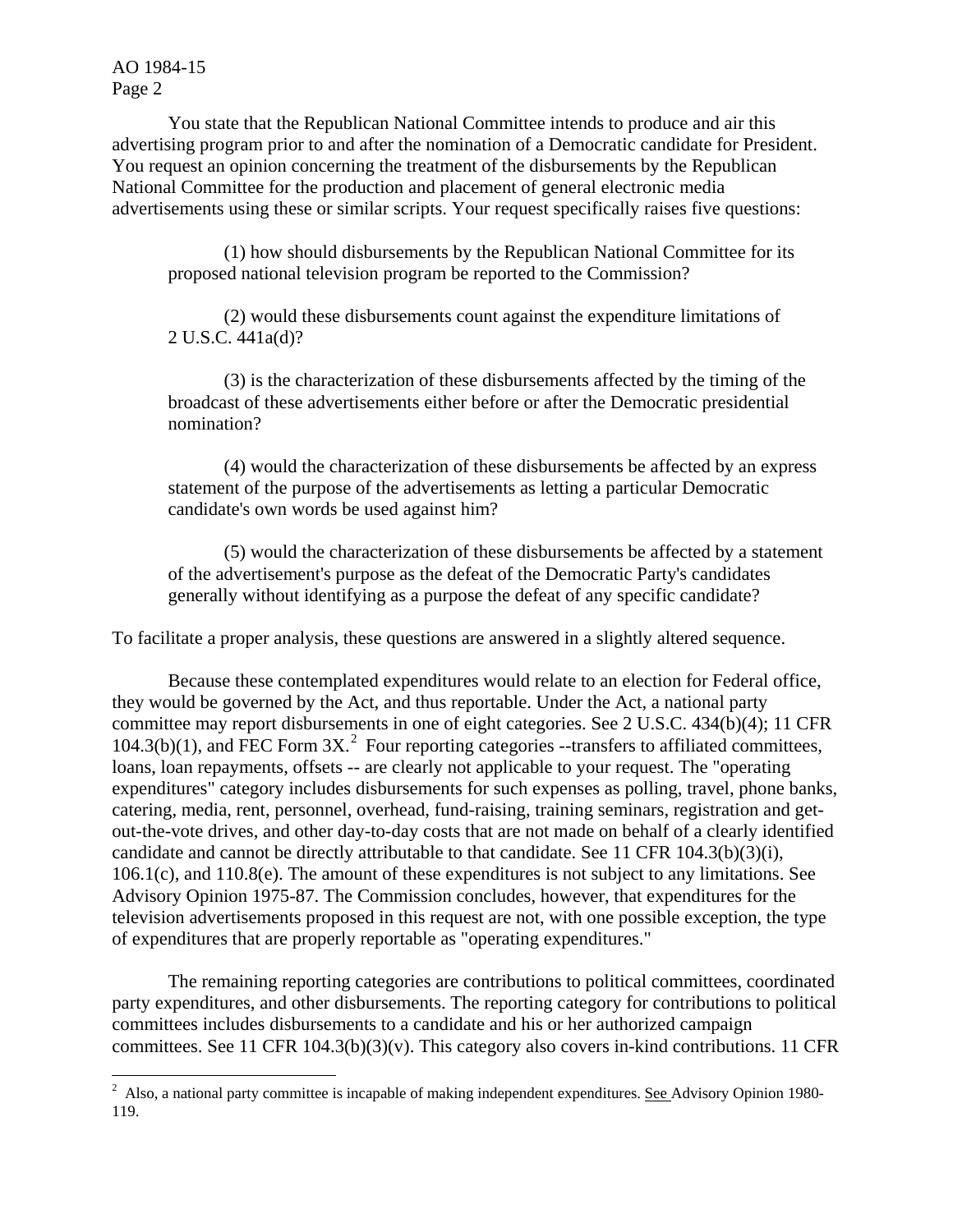1

100.7(a)(1)(iii). For a multi-candidate political committee, a \$5,000 limitation applies to contributions to a candidate and his or her authorized campaign committees with respect to any election for Federal office. 2 U.S.C. 441a(a)(2); 11 CFR 110.2(a)(1). Coordinated party expenditures are expenditures by the national committee of a political party in connection with the general election campaign of any candidate for President of the United States who is affiliated with that party. 2 U.S.C. 441a(d)(2). The amount of these expenditures is subject to a specific dollar limitation. Id. The "other disbursements" category covers disbursements not otherwise reportable under the other categories. 11 CFR 104.3(b)(3)(ix). No dollar limitation applies to these disbursement.<sup>[3](#page-2-0)</sup>

The threshold question concerns whether the timing of the broadcast of the RNC's proposed television advertisements, either before or after the Democratic presidential nomination, would affect the characterization of RNC expenditures for these advertisements: either as contributions to a candidate or as coordinated party expenditures. Although timing is relevant, the Commission does not view the timing of the broadcasts as controlling how expenditures for the advertisements should be treated for limitation and reporting purposes. First, with regard to viewing the expenditures as contributions to a candidate, Commission regulations contemplate that contributions may be received with respect to the general election before the date of the primary election or nomination. See 11 CFR 102.9(e). Second, the Commission notes that nothing in the Act, its legislative history, Commission regulations, or court decisions indicates that coordinated party expenditures must be restricted to the time period between nomination and the general election.

The Act refers to expenditures "in connection with the general election campaign... ." Where a candidate appears assured of a party's presidential nomination, the general election campaign, at least from the political party's perspective, may begin prior to the formal nomination. Thus, national party expenditures in connection with that campaign are possible. Furthermore, because the national party committee rather than the candidate or his principal campaign committee makes these expenditures, whether a specific nominee has been chosen, or a candidate assured of nomination, at the time the expenditures are made, is immaterial.<sup>[4](#page-2-1)</sup> Although consultation or coordination with the candidate is permissible, it is not required. See Advisory Opinion 1975-120. The Act gives a national party committee only one coordinated party expenditure limit with respect to the presidential general election campaign.<sup>[5](#page-2-2)</sup> To permit

<span id="page-2-0"></span> $3\,$  To the extent that disbursements for the proposed television advertisement relate to any election for Federal office, they cannot be made with funds from prohibited sources. See Advisory Opinions 1978-46 and 1978-10. See also Advisory Opinion 1982-5.<br><sup>4</sup> Significantly, 441a(d) does not by its terms refer to candidates for Federal office as the party's nominees; it refers

<span id="page-2-1"></span>to such candidates only as those who are "affiliated with" the political party. By contrast, in other contexts where Congress was concerned with the status of Federal office candidates as regards political party activity, it has explicitly referred to "nominees of" the political party. See 2 U.S.C.  $431(8)(B)(x)$ ,  $(8)(B)(xii)$ ,  $(9)(B)(viii)$  and (9)(B)(ix), which exempt certain State and local committee activities "on behalf of nominees of" the party from limitation as a contribution or party expenditure. Also, see 2 U.S.C.  $432(e)(3)(A)$  which refers to the presidential candidate "nominated" by a political party, and 2 U.S.C.  $441a(a)(7)$ ,  $441a(b)(2)$  which both refer to the candidate of a political party "for election" to the office of President.

<span id="page-2-2"></span> $5$  This provision sets a single limitation for coordinated party expenditures for President at the national level. Therefore, if disbursements for these proposed advertisements were made by the national senatorial or congressional campaign committees, such disbursements would be allocable to the single expenditure limitation of 2 U.S.C. 441a(d)(2). See generally Advisory Opinions 1980-119 and 1976-108.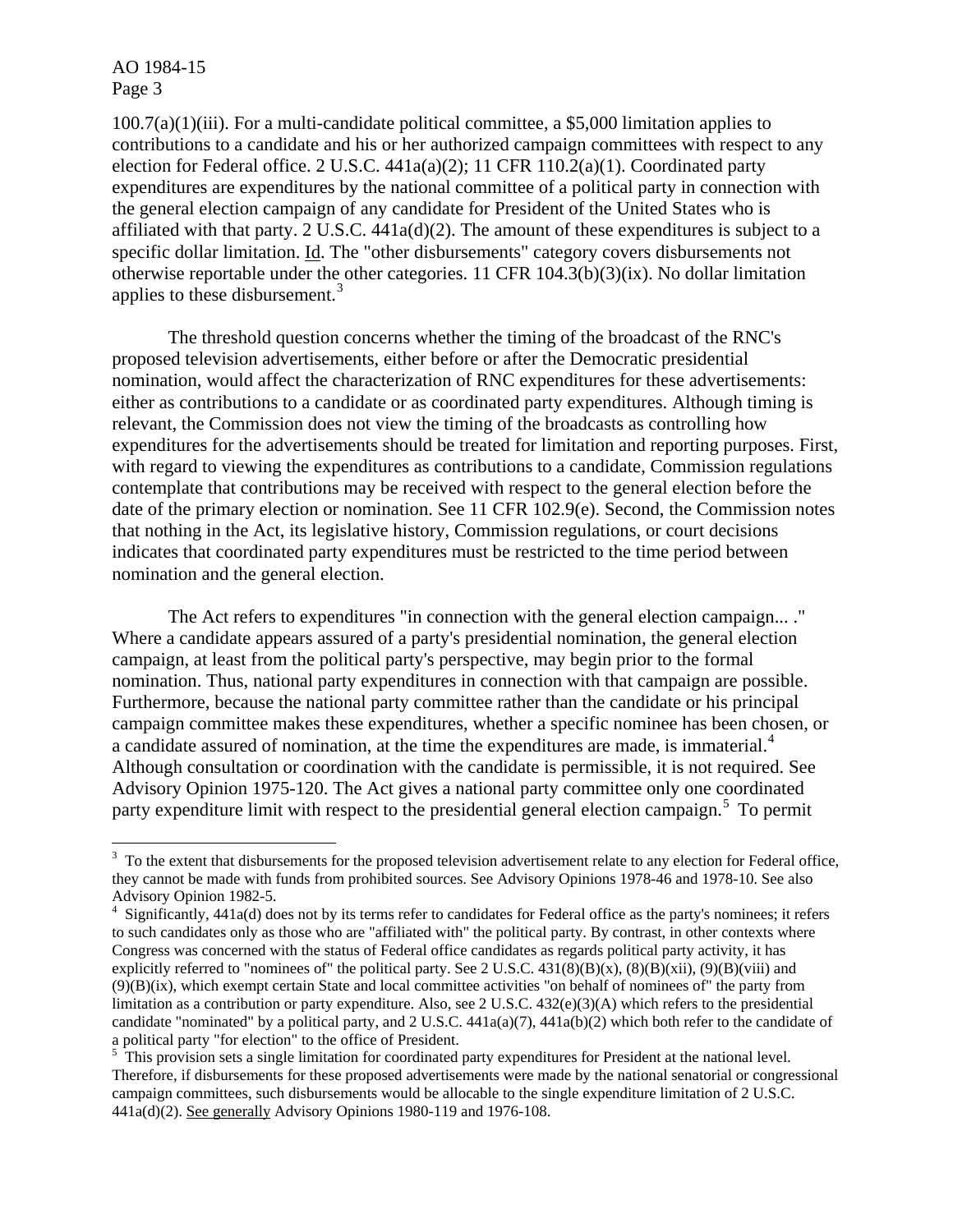$\overline{a}$ 

expenditures made prior to nomination but with the purpose and effect of influencing the outcome of the presidential general election to escape this limitation would be inconsistent with the purpose and intent of 2 U.S.C. 441a(d). See generally Advisory Opinion 1975-72. Therefore, the proper analytical focus is whether the expenditures for the television advertisements proposed in this request are made for the purpose of influencing the outcome of the general election for President of the United States. See 2 U.S.C. 431(8)(A)(i), 431(9)(A)(i), and  $441a(d)(2)$ . There is no question that expenditures for these advertisements after the nominating conventions would be expenditures in connection with the presidential general election campaign.<sup>[6](#page-3-0)</sup> This responds to question three.

In your request, you state that the proposed television advertisements will show the image or portrait of one of the current Democratic presidential candidates. They will quote statements by that candidate about the budget deficit or government morality and depict his record relating to those statements. Each advertisement concludes with a visual and audio appeal to "Vote Republican." These advertisements will be broadcast to the general public. The proposed advertisements will prominently display visual images of a current candidate for the Democratic Party's presidential nomination and will emphasize verbal statements by or about such candidate. The advertisements will question or challenge the candidate's statements, position, or record. They will conclude with a partisan statement to "Vote Republican." The clear import and purpose of these proposed advertisements is to diminish support for any Democratic Party presidential nominee and to garner support for whoever may be the eventual Republican Party nominee. These advertisements relate primarily, if not solely, to the office of President of the United States and seek to influence a voter's choice between the Republican Party presidential candidate and any Democratic Party nominee in such a way as to favor the choice of the Republican candidate. The only election which will pose such a choice is the presidential general election. These advertisements effectively advocate the defeat of a clearly identified candidate in connection with that election and thus have the purpose of influencing the outcome of the general election for President of the United States. See generally Advisory Opinion 1978-46. Therefore, expenditures for these advertisements benefit the eventual Republican presidential candidate and are made with respect to the presidential general election and in connection with the presidential general election campaign. $^{7}$  $^{7}$  $^{7}$ 

As such, these expenditures are only reportable either as contributions or as coordinated party expenditures. Thus, the Republican National Committee could report expenditures for these advertisements, up to a maximum of \$5,000, as an in-kind contribution to the Republican presidential candidate with respect to the 1984 general election. However, if the Republican presidential candidate in the 1984 general election chooses to accept public funding pursuant to 26 U.S.C. 9001 et seq., he may not accept contributions, except for certain limited exceptions that are not applicable here. See 26 U.S.C.  $9003(b)(2)$ ; 11 CFR  $9003.2(a)(2)$ . Accordingly, in such circumstances the Republican National Committee could not report expenditures for these advertisements as an in-kind contribution to the Republican presidential candidate. Instead, it could then only report these expenditures as coordinated party expenditures pursuant to 2 U.S.C.

<span id="page-3-0"></span> $6$  Although not explicitly stated in your request, the Commission assumes that such advertisements would feature the Presidential nominee of the Democratic Party.

<span id="page-3-1"></span> $<sup>7</sup>$  The addition of a statement of purpose as described in question four reinforces the characterization of these</sup> advertisements as relating to the presidential general election. This footnote responds to question four.